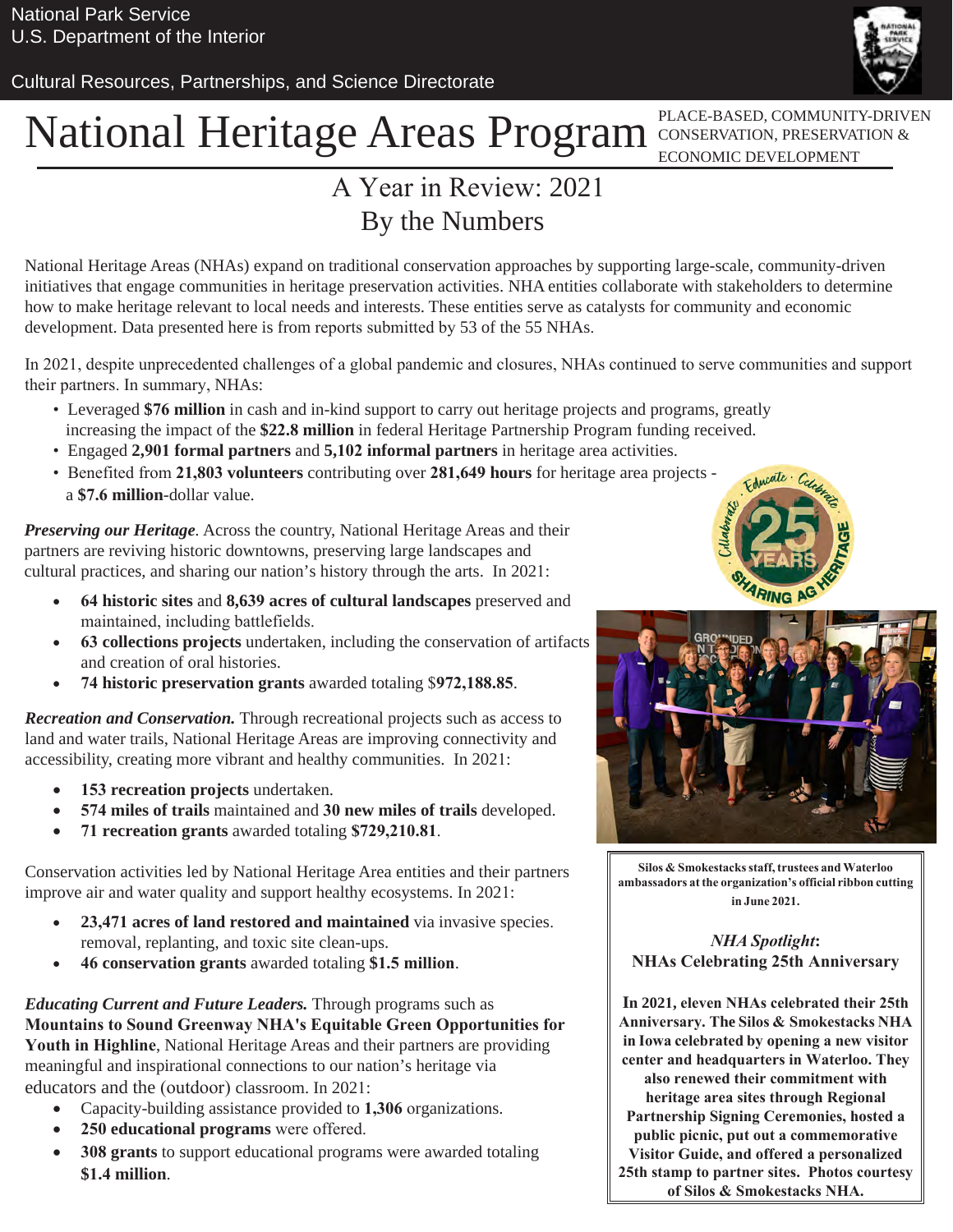### A Glance At 202 1



**Muscle Shoals NHA Alabama**

**During FY21, the Muscle Shoals NHA (MSNHA) emphasized recreational programming. The MSNHA supported the development of the Rec & Trek, a student run organization at the University of North Alabama. The organization focuses on recreational programming and community service. Through Rec & Trek and other new recreation programs, the MSNHA has engaged with diverse student and community groups. One such engagement was with a West Florence (traditionally an African American community) non-profit, Common Ground and a minority owned outfitter, Beardo's Outdoors. Rec & Trek and the MSNHA hosted a paddle event in August that took many of the children Common Ground serves out onto the Tennessee River in the Shoals RiverLine kayak fleet (pictured above).**

**Photo courtesy of MSNHA.**



#### **Cache la Poudre NHA Colorado**

**In 2021, Poudre Heritage Alliance (Cache la Poudre NHA's local coordinating entity), Mujeres de Colores, the City of Fort Collins Parks, Fort Collins Downtown Development Authority, Poudre Landmark Foundation, and the Bohemian Foundation collaborated on**  *The Hand that Feeds* **public art project, with the NHA investing \$5,000 to the total cost of \$228,512.** *The Hand that Feeds* **sculpture created by artist, Frank Garza, was designed to preserve and honor the rich family history and significant contributions of the Mexican and Hispanic people who worked the beet fields of northern Colorado. Located in Fort Collins Sugar Beet Park on a city-designed plaza in the Tres Colonias neighborhoods, an interpretive storyboard and educational programs enable visitors and students to understand their impact on the community. The Short-Hoe: Represents the backbreaking work required by the sugar beet workers. The Hand: Represents the Hispanic and Mexican people who came to this area to work the beet fields and eventually settled in Fort Collins.**

**Betty Aragon-Mitotes, President and Founder of Mujeres de Colors, is pictured with** *The Hand that Feeds* **sculpture during the unveiling. Photo Credit: Joel Blocker/The Coloradoan.**



**MotorCities NHA Michigan**

**In 2019, the MotorCities Board of Directors voted to move forward with the formation of a Diversity, Equity & Inclusion Committee to examine how the organization can better tell the entire story of their region. In 2021, the organization focused on programming entitled "Many Voices, One Story," which shared stories of how this region put the world on wheels across a diverse and inclusive range of people with a wide variety of backgrounds, languages and cultures. Along with the launch of a new website of the same name, each month MotorCities supported the special designation for that month with interviews or articles which amplified the voices of that partner. Some highlights included Rory Gamble providing an interview discussing his status as the first African-American President of United Auto Workers International; highlighting the ableness community during Autism Awareness Month as Armani Williams shed light on his life as a NASCAR drive on the autistic spectrum; the Jewish Historical Society of Michigan sharing insights on the complex history of Jewish-Americans in the auto industry; during Pride Month, interviewing Sabin Blake who discussed being his whole self at work as a freeing experience; and the Japanese American Citizens League installing their "Exiled to Motown" exhibit at the Detroit Historical Museum.**

**Photo courtesy of MotorCities NHA.** 



**Upper Housatonic Valley NHA Connecticut/Massachusetts** 

**As part of the Upper Housatonic Valley NHA's response to climate change mitigation, a water temperature monitoring project was implemented with three regional partner organizations in the headwaters of the Housatonic River. The Berkshire Environmental Action Team, Housatonic Valley Association, and Hoosic River Watershed Association teamed up with Housatonic Heritage's support to gain new insights into the sources and causes of river water warming in the region. This countywide temperature monitoring program is to confirm the locations of cold-water streams. Identifying and then protecting cold water streams in the face of climate change will help sustain a healthy ecosystem, as a 'cold-water fish resource' supports the greatest diversity of aquatic wildlife and the species that depend on them to survive. This project was funded with a \$3,200 grant from the Upper Housatonic Valley NHA, and leveraged an additional contribution of \$5,100 from project partners and also included a student-led video about the project that the NHA produced. Pictured is a historic covered bridge over the Housatonic River, the main river body that is hoping to be protected with the water temp monitoring project, at West Cornwall, CT.**

**Photo courtesy of Housatonic Heritage.**